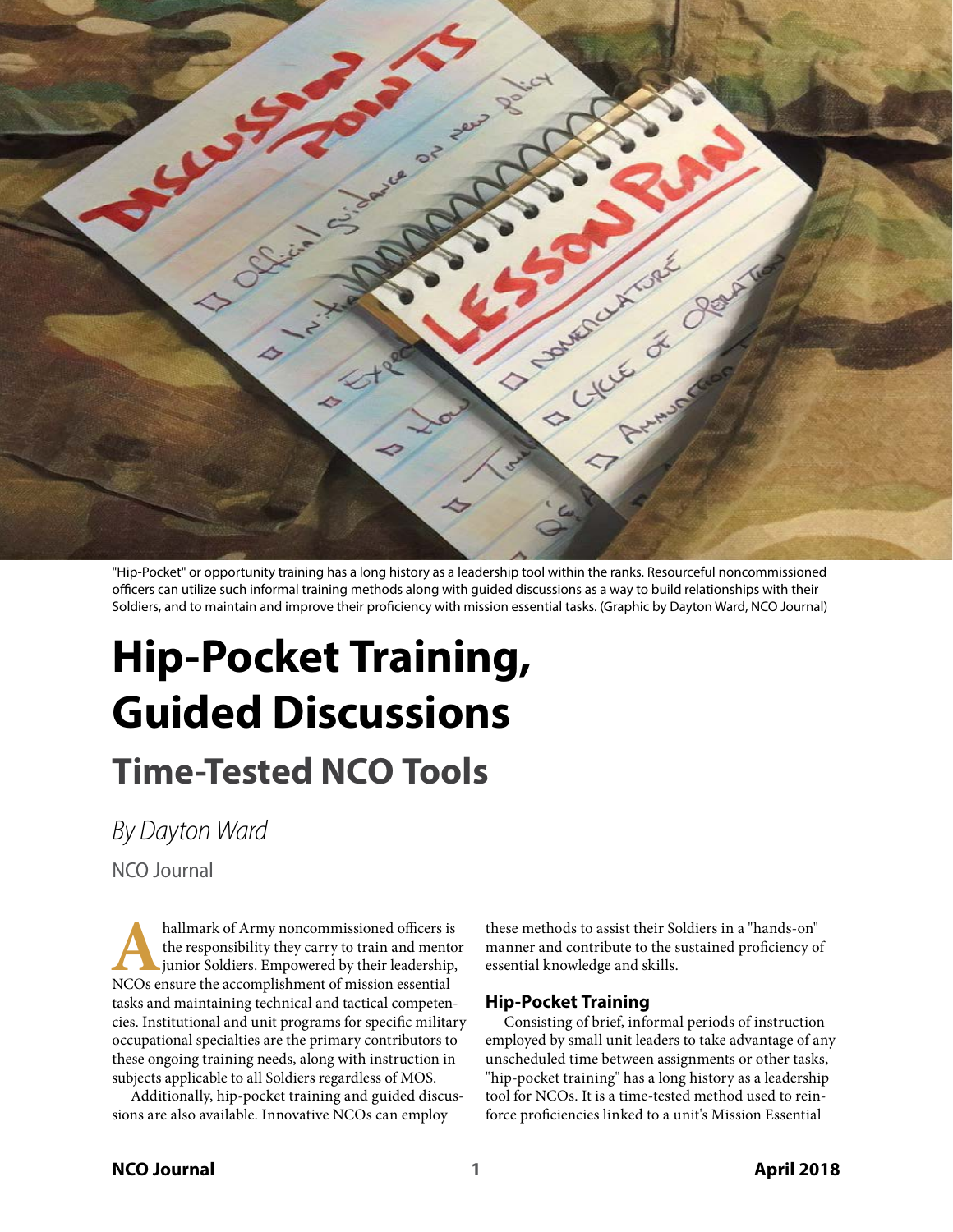Task List as well as address perceived deficiencies. For the individual leader, it is an excellent way to "exercise initiative in the absence of orders" in the finest tradition of the NCO Creed.<sup>1</sup>

It is important to note the distinction between this type of training and the long-standing tradition of "sergeant's time," in which NCOs take charge of developing and providing blocks of formal, scheduled instruction with an emphasis on individual and small-unit collective tasks.<sup>2</sup> However, NCOs will note the parallels between the two methods of training and how both are useful leadership tools.

In its purest form, hip-pocket training has no real limitations on topics or formats of instruction. Such training can address subjects that do not necessarily have any direct correlation to a unit's METL, which can typically fall into the categories of initial training, refresher training, or sustainment training. For these reasons, there was some concern that hip-pocket instruction, with its informal approach and lack of proper oversight and focus, might even be perceived as detrimental to unit training goals.<sup>3</sup>

The Army, to better define the expectations for such training while still allowing leaders latitude as to its conduct, officially codified the use of hip-pocket or "opportunity training" as a complement to a unit's formal training program. This explanation included outlining the parameters for employing this type of instruction with the greatest degree of effectiveness. As originally defined in February 2004 with the publication of Army Field Manual 7-21.13, The Soldier's Guide, opportunity training is:

"...the conduct of pre-selected, prepared instruction on critical tasks that require little explanation. Sometimes called "hip-pocket" training, it is conducted when proficiency has been reached on the scheduled primary training task and time is available. Unscheduled breaks in exercises or assembly area operations, or while waiting for transportation, provide time for opportunity training."4

As opposed to hip-pocket training, which can be less restrictive concerning topic selection, opportunity training is intended to work in step with a unit's established training priorities and schedule. Instruction offered in this manner, approved by higher unit leadership, and is developed and implemented in support of the unit's METL.

Even with these parameters, there remains plenty of flexibility and opportunity for creative NCOs to exercise initiative while selecting and developing training topics for their Soldiers. Leaders can concentrate on tasks, which are consistent with a unit's training needs. This coordination also ensures that these shorter, less formal instruction periods provide the proper emphasis on maintaining a unit's mission-critical skills.

The Army continues to recognize the need for leaders to utilize hip-pocket training. Published in October 2016, FM 7-0, Train to Win in a Complex World, is the latest word on Army training doctrine at all levels of the operational force.<sup>5</sup> Included in the manual is a renewed acknowledgment of the value hip-pocket training represents within the broader scope of a unit's regular training cycle:

"Hip-pocket training usually consists of individual tasks on which the unit can train when it experiences inactive periods during scheduled training. Ideally, leaders train these selected tasks in 15 to 30 minutes since more time may not be available. It is another technique for managing sustainment training."6

Within the framework provided by FM 7-0, NCOs are encouraged to identify training needs conducive to shorter periods of informal instruction, based on task lists approved by unit commanders. They develop solutions along with the appropriate training materials to make the best use of opportunities that present themselves during blocks of unscheduled time.

As further highlighted in FM 7-0, hip-pocket training that aligns with a unit's training schedule and mission essential proficiencies allows leaders a means of building confidence in their ability to teach their Soldiers.7 NCOs can also utilize these methods to mentor junior Soldiers in the improvement of their training and teaching skills, supervising the selection and development of topics which can be shared in this manner while maintaining mission focus.

## **Guided Discussions**

In academic circles, the guided discussion typically comprises a conversation within a small group, during which the group's leader or facilitator asks pre-planned questions designed to elicit responses and further questions from the discussion participants.<sup>8</sup> In these situations, the group leader has usually anticipated the answers most likely to be offered for each question and prepared supplemental comments or other points to be shared with the group to enhance debate before moving on to the next question or topic.<sup>9</sup>

The military community applies the same approach, and leaders can employ guided discussions as a means of conversing with subordinates on a wide range of topics. This informal method of interaction with Soldiers is just one conduit through which leaders can impart information and receive feedback in an environment that provokes thoughtful conversation and idea sharing.

Guided discussions can play a central role in professional development in the technical and tactical arenas, such as reviewing operations and after action reports or conducting other post-mission activities.<sup>10</sup> They can be used to underscore training on issues pertinent to Army and unit policies. Conversations revolving around mor